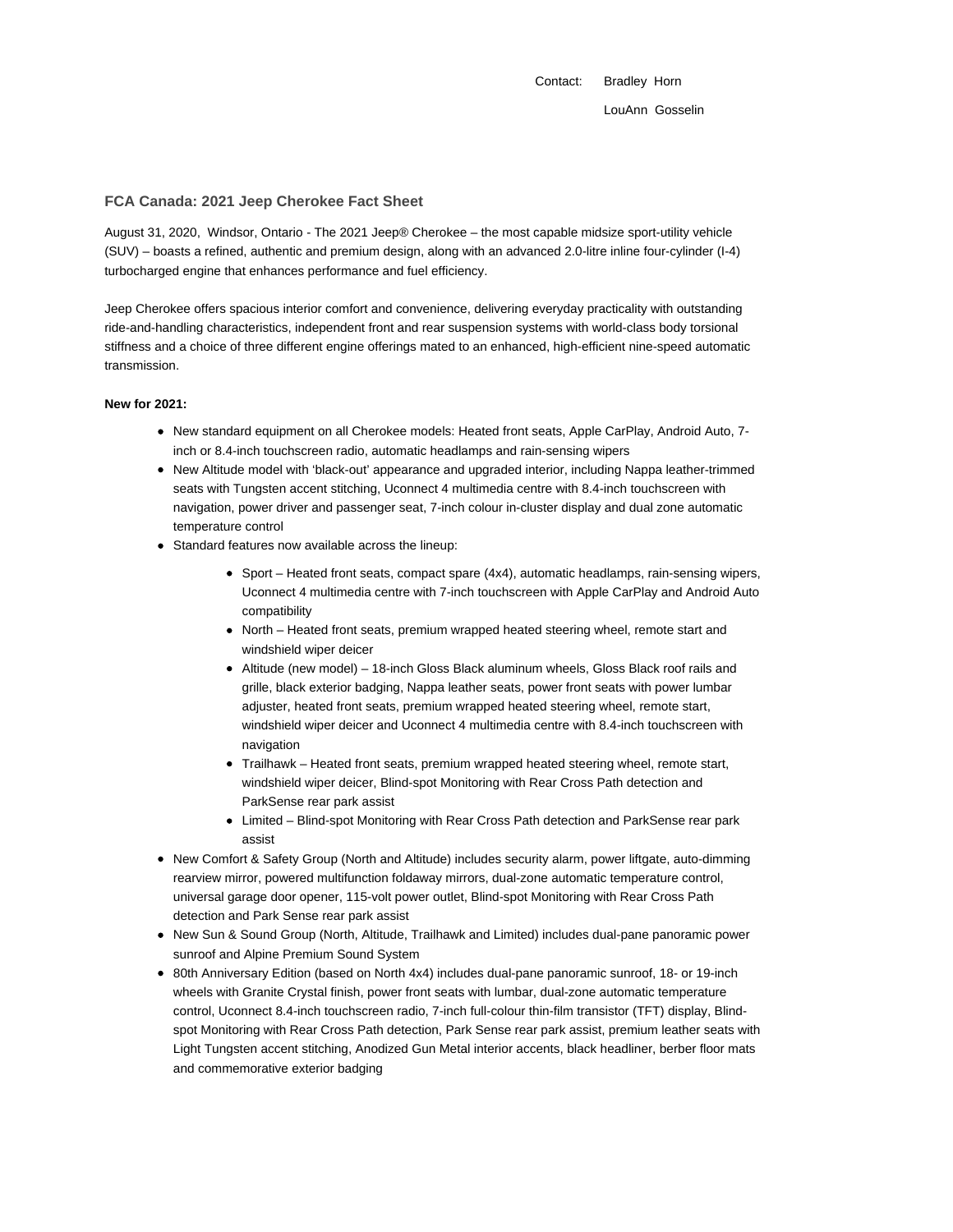# **Highlights:**

- Best-in-class capability:
	- Choice of 2.0-litre I-4 turbocharged, 2.4-litre I-4 or 3.2-liter V-6 engines, also with two available four-wheel-drive systems that raise the standard for midsize SUVs with Jeep Selec-Terrain traction control system with up to five customized modes (Auto, Snow, Sport, Sand/Mud and Rock) and best-in-class V-6 towing capability: 2,041 kilograms (4,500 pounds) and up to a 51:1 crawl ratio for low-range traction
- Fuel economy:
	- As efficient as 7.6 L/100 km (37 mpg) highway with the standard 2.4-litre I-4 engine  $(4x2)$ ; optional 3.2-litre Pentastar V-6 engine (4x4) with engine stop-start (ESS) technology delivers best-in-class V-6 fuel economy (8.6 L/100 km (33 mpg) highway); standard nine-speed automatic transmission and industry-first rear-axle disconnect, resulting in reduced energy loss when 4x4 capability isn't needed, and improved fuel efficiency
- 2.0-litre I-4 turbocharged engine, one of the most technologically advanced engines in the automotive industry, optimizes premium performance and fuel economy as efficient as 8.0 L/100 km (35 mpg), 270 horsepower and 295 lb.-ft. of torque
- Refined front design, including front fascia, hood, premium LED headlamps, daytime running lamps and fog lamps
- Front lightweight aluminum hood evolves the Cherokee's unique waterfall grille design to more closely align with the latest Jeep brand styling
- Front bi-LED projector headlamps incorporate signature Cherokee daytime running lamps feature as a singular component
- Rear features include lightweight composite and hands-free power liftgate
- Increase in rear cargo storage space of 133 L (4 cu. ft.) and retuned suspension packages for improved ride comfort
- Latest Uconnect systems include easy-to-use features, enhanced processing power, faster start-up times, dynamic touchscreens, high-resolution graphics, standard Apple CarPlay and Android Auto and available 4G LTE Wi-Fi hotspot and Jeep Skill for Amazon Alexa
- More than 80 available advanced safety and security features

# **Model Lineup**

For 2021, the Jeep Cherokee lineup consists of five models:

- $\bullet$  Sport 4x2/4x4
- North 4x4
- Altitude 4x4 (new model)
- Trailhawk 4x4
- Limited 4x4

### **Available Exterior Colours:**

- Billet Silver
- Bright White
- Diamond Black Crystal
- Granite Crystal
- Hydro Blue
- Light Brownstone
- Olive Green
- Sangria
- Slate Blue
- Spitfire Orange
- Sting Grey
- Velvet Red

## **FCA Canada**